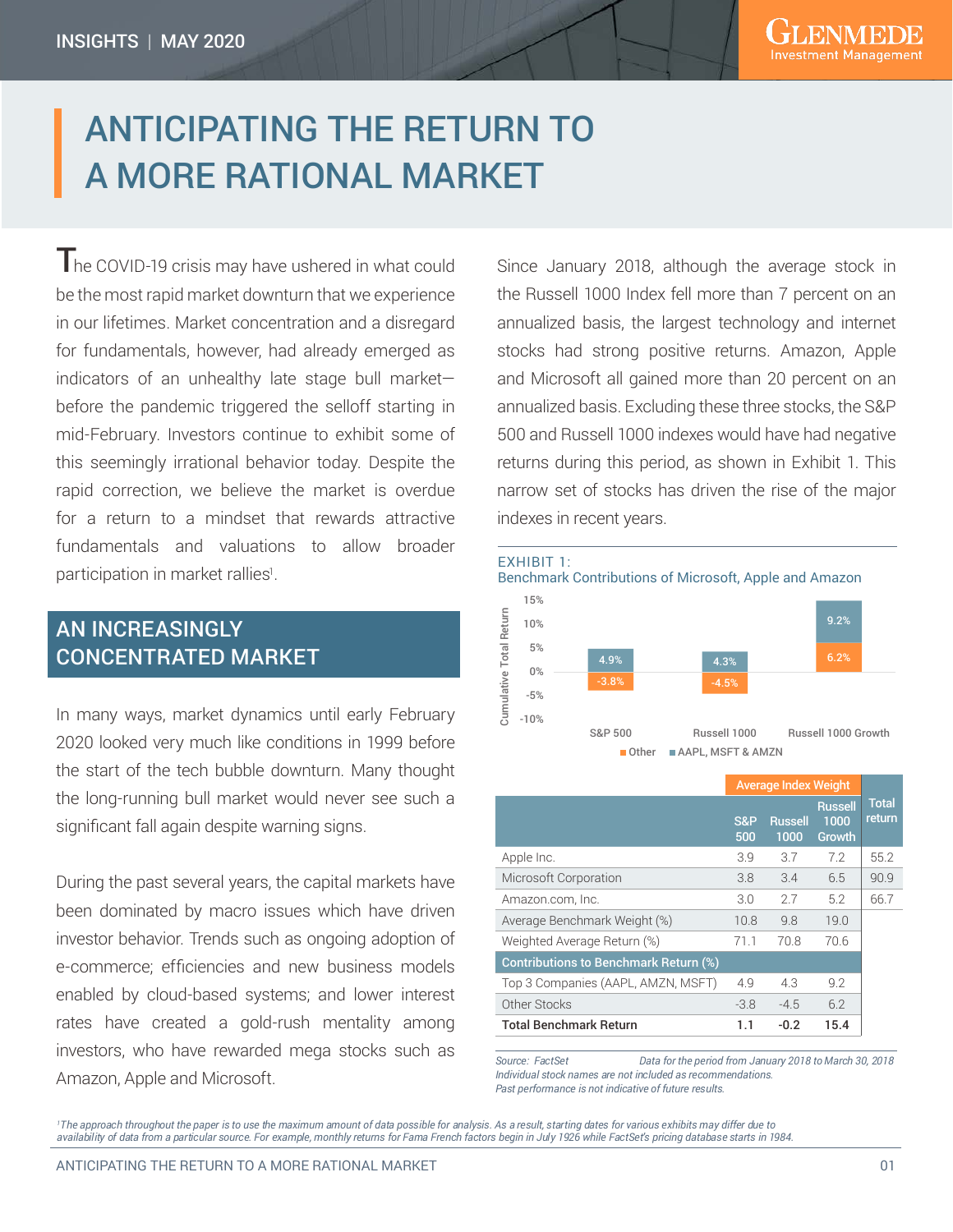As stock market performance became increasingly concentrated in this small number of the largest technology and internet-related names, the benchmark indexes have become increasingly top heavy. Five companies (Alphabet, Amazon, Apple, Facebook, and Microsoft) account for approximately 20 percent of the overall weighting in the S&P 500 Index, and the concentration has reached similar levels in the Russell 1000 Index, as shown in Exhibit 2. The same five companies in the Russell 1000 Growth Index are even more concentrated at nearly 32 percent.



## A DIFFICULT SEARCH FOR ALPHA

This context has been challenging for equal weighted portfolios and stock selection strategies.

For the 12 months ending March 31, 2020, the average stock in the Russell 1000 Index had a total return of approximately -20.9 percent and underperformed the cap-weighted index by about -12.8 percent, as the chart in Exhibit 3 illustrates. This result is the most negative relative performance since the 12-months ending April 1999.



*Sources: Glenmede Investment Management LP, FactSet Data as of March 31, 2020 Past performance is not indicative of future results.*

Over the past 27 months, the average stock (equal-weighted) in the Russell 1000 Index has underperformed the cap-weighted index by about 7.4 percent. Where only a small percentage of stocks beat the index, an equal weighted portfolio would not be likely to outperform. It has been difficult for many stock selection strategies to outperform during the past two to three years as less than one-third of large cap stocks have outperformed the Russell 1000 Index, as shown in Exhibit 4.



*Sources: Glenmede Investment Management LP, FactSet Data as of March 31, 2020 Past performance is not indicative of future results.*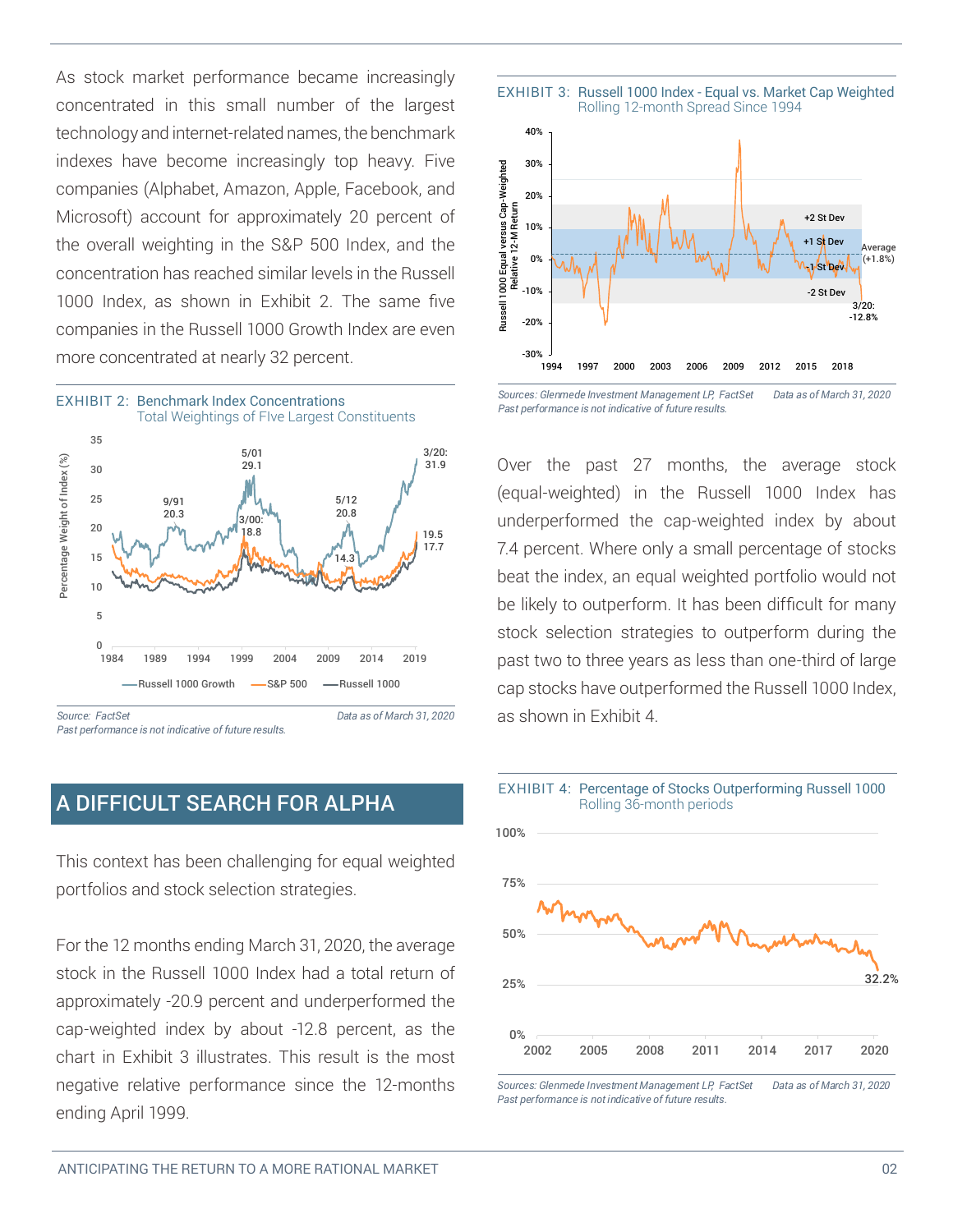# IS A RETURN TO AN "OLD NORMAL" ON THE HORIZON?

There are a number of factors that give us confidence that performance trends will reverse and ultimately gravity will prevail. Typically, the largest stocks that have outperformed are subject to diminishing future returns due to size and increased regulatory scrutiny. These shifts can be seen when considering the rate of turnover of the top ten largest constituents in the S&P 500 Index, which has been approximately 17 percent versus about 6 percent for the overall index (since 1993).

Going forward, as the world manages through the COVID-19 pandemic and investors reassess the role of fundamentals, we expect a normalization of economic growth and the capital markets. Three historical trends inform our perspective:

#### The average stock tends to outperform cap-weighed indexes over time. 1

Since 1958, the average stock (equal-weighted) in the S&P 500 Index has outperformed the capweighted index by an annualized 2.4 percent, creating an environment for equal-weighted portfolio construction to add to performance. On a cumulative basis, a dollar invested in an equalweighted portfolio of S&P 500 constituents on January 1, 1958, would have grown by December 31, 2019 to \$679 versus \$157 for the cap-weighted index, as shown in Exhibit 5.



*Sources: Glenmede Investment Management LP, FactSet (1990-2019), Leuthold Research (S&P 500:1972-1989, S&P 425:1958-1971) Data as of March 31, 2020 Past performance is not indicative of future results.*

## Today's leaders tend to become tomorrow's laggards. 2

EXHIBIT 6: Performance Relative to S&P 500

Since 1984 through March 31, 2020, when S&P 500 Index concentration in five companies reached more than 14 percent, those top five companies went on to underperform the index on average by more than 5 percent annualized in the subsequent 3 years. See Exhibit 6.

## Post One-Year Return | Post Three-Year Return **Top Five**<br>Weight Weight Average (%) Frequency (%) Average (%) **Negative Negative** Average (%) Frequency (% > 14% 5.2 71.6 -5.3 100.0  $12.5\% - 14\%$   $-0.5$  57.2  $-2.6$  73.0 11% - 12.5% 1.1 49.7 0.2 53.6 < 11% 2.0 39.8 1.1 33.0 All Periods -0.9 54.4 -1.6 62.8

*Sources: Glenmede Investment Management LP, FactSet* 

*Negative frequency is the percentage of time that the average return for the 5 largest Negative frequency is the percentage of time that the average return for the 5 largest companies was below the S&P 500. Past performance is not indicative of future results.*